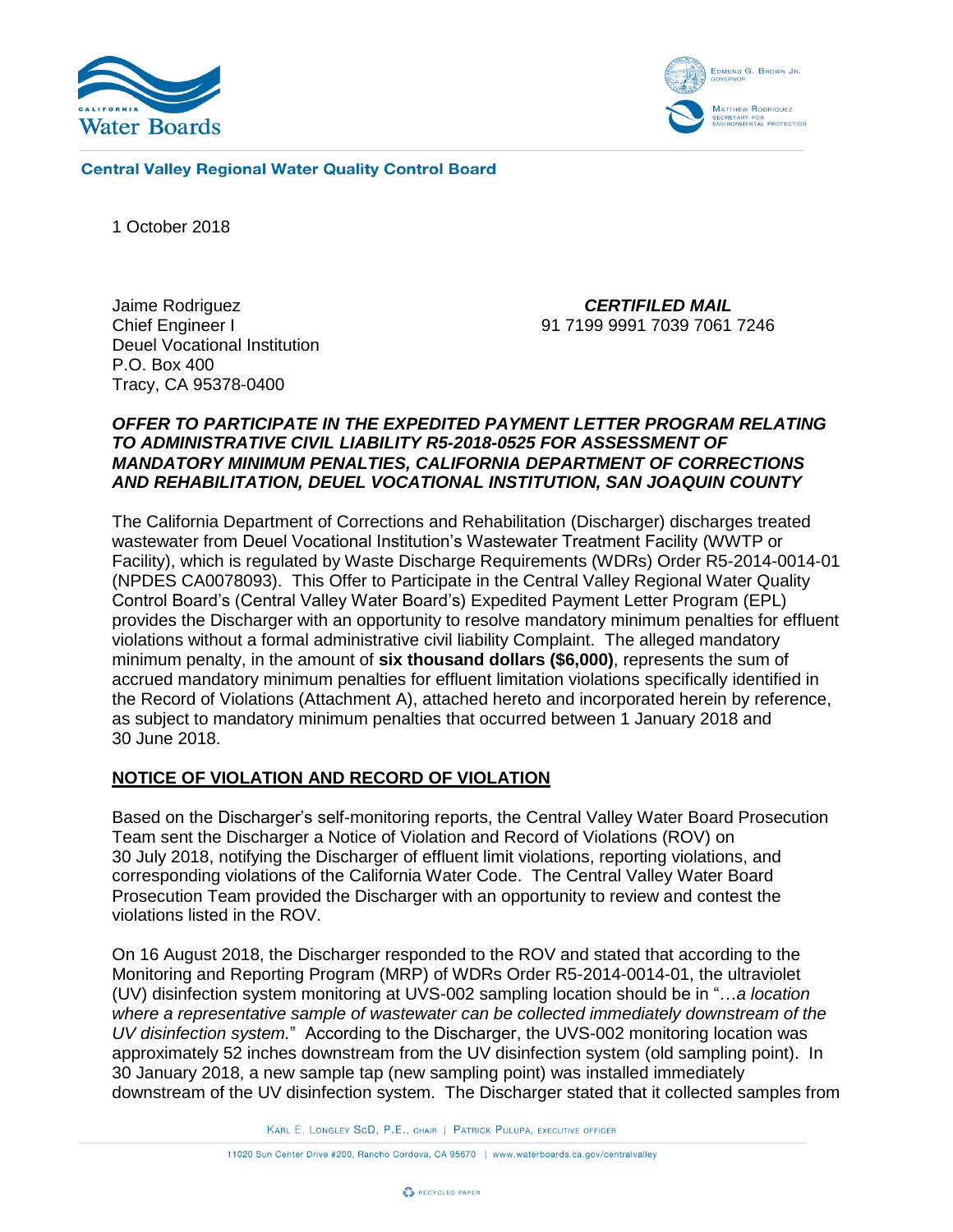both the old and new sampling points from 30 January 2018 through 26 June 2018; however, reported only the old sampling point results, which exceeded the 7-day median effluent limitation for total coliform. According to the Discharger, the samples collected from the new sampling point were in compliance with the 7-day median effluent total coliform limitation. The Discharger submitted the January 2018 through June 2018 laboratory reports, which show results for both monitoring locations.

According to the MRP Provision II, Table E-1, the UVS-002 monitoring location should be a location where a representative sample of the effluent can be collected immediately downstream of the UV disinfection system. Both the old sampling point and new sampling point meet MRP requirements for monitoring location UVS-002. Therefore, Board staff considers all samples submitted for this monitoring location to be valid. Board staff recalculated the effluent total coliform 7-day median concentrations using all data submitted for both the old and new sampling points for the January 2018 through June 2018 monitoring periods. Board staff has dismissed violations which were created using only data from the old sampling point to determine compliance. The violation listed in the ROV (Attachment A) take into account all valid sample results for monitoring location UVS-002 and are subject to mandatory minimum penalties. This Offer to Participate in the Central Valley Water Board's Expedited Payment Letter Program addresses the remaining effluent limitation violations which are subject to MMPs.

### **STATUTORY LIABILITY**

Water Code sections 13385(h) and (i) require the assessment of a mandatory minimum penalty of \$3,000 for each specified serious and chronic effluent limit violations. For purposes of Water Code section 13385(h), the failure to file a discharge monitoring report required pursuant to sections 13383 for each complete period of thirty (30) days following the deadline for submitting the report constitutes a serious violation subject to a mandatory minimum penalty. The Discharger may also be subject to discretionary administrative civil liabilities pursuant to Water Code section 13385(c) of up to \$10,000 for each day in which the violation occurs, and \$10 for each gallon discharged but not cleaned up in excess of 1,000 gallons. These mandatory minimum penalties and discretionary administrative civil liabilities may be assessed by the Central Valley Water Board beginning with the date that the violations first occurred.<sup>1</sup> The formal enforcement action that the Central Valley Water Board uses to assess such liability is an administrative civil liability complaint, although the Central Valley Water Board may instead refer such matters to the Attorney General's Office for prosecution. If referred to the Attorney General for prosecution, the Superior Court may assess up to twenty-five thousand dollars (\$25,000) per violation. In addition, the Superior Court may assess up to twenty-five dollars (\$25) per gallon discharged but not cleaned up in excess of 1,000 gallons.

### **SETTLEMENT OFFER**

 $\overline{a}$ 

The Discharger can avoid the issuance of a formal enforcement action and settle the alleged violations identified in the ROV (Attachment A) by participating in the EPL Program.

 $<sup>1</sup>$  Please note that there are no statutes of limitation that apply to administrative proceedings to assess mandatory</sup> minimum penalties. See *City of Oakland v. Public Employees' Retirement System,* (2002) 95 Cal.App.4th 29, 48; 3 Witkin, Cal. Procedure (4th ed. 1996) Actions, §405(2), p. 510.) Additionally, the State Water Resources Control Board had determined that the equitable doctrine of laches does not apply to mandatory minimum penalties. (State Water Board Order Nos. 2013-0053, 2013-0054, 2013-0055, 2013-0099.)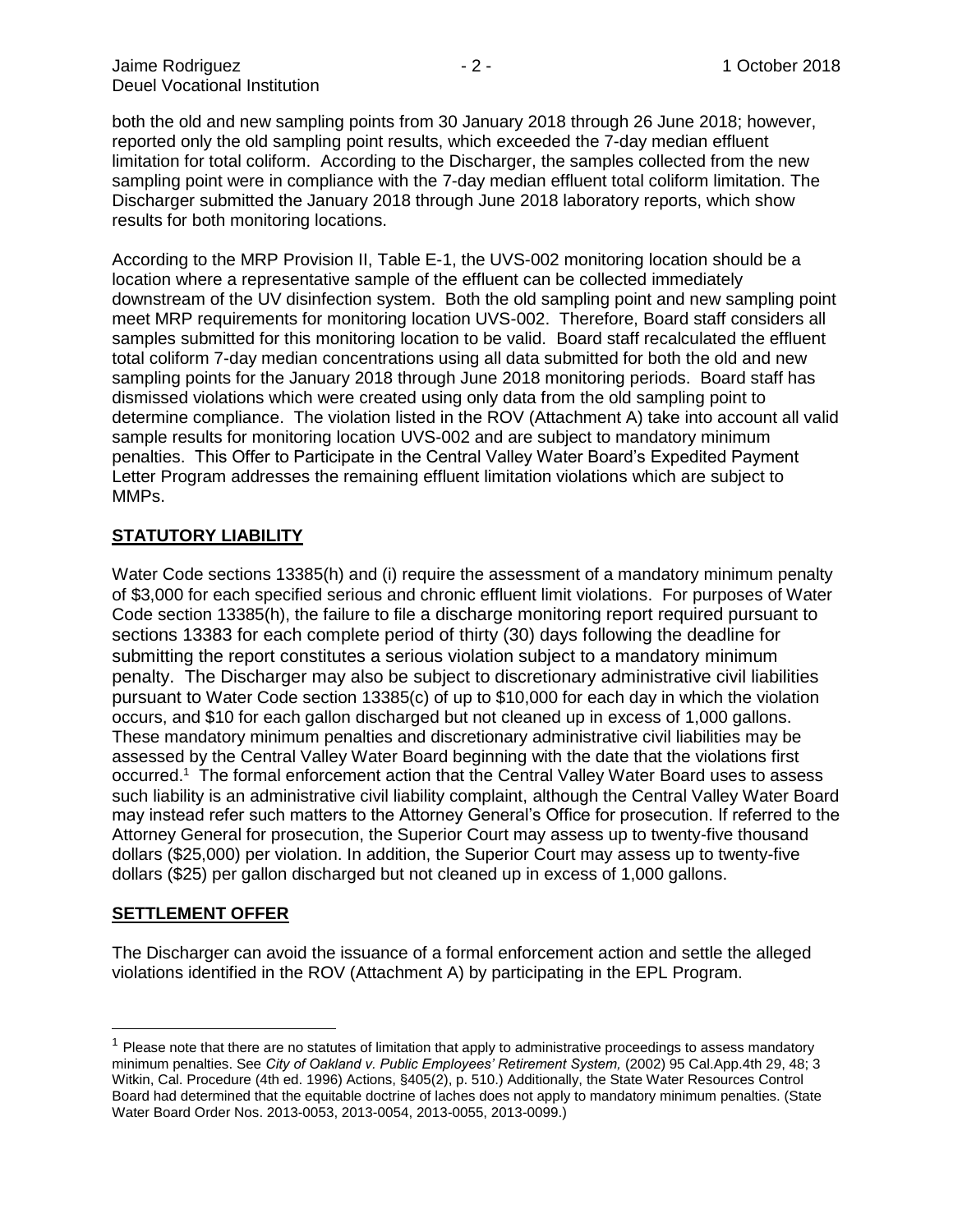To promote resolution of these violations, the Central Valley Water Board Prosecution Team makes this Conditional Offer. The Central Valley Water Board's Prosecution Team proposes to resolve these violations without the issuance of a formal enforcement action through this EPL assessing **six thousand dollars (\$6,000)** in mandatory minimum penalties. If the Discharger accepts this proposal, subject to the conditions below, the Central Valley Water Board Prosecution Team will accept that payment in settlement of any enforcement action that would otherwise arise out of the violations identified in Attachment A. Accordingly, the Central Valley Water Board Prosecution Team will forego issuance of a formal administrative complaint, will not refer the violations to the Attorney General, and will waive its right to seek additional discretionary civil liabilities for the violations identified in the ROV. The EPL Program does not address or resolve liability for any violation that is not specifically identified in the ROV, regardless of the date that the violation occurred.

If the Discharger accepts this offer, please complete and return the enclosed "Acceptance of Conditional Resolution and Waiver of Right to Hearing; (proposed) Order" (Acceptance and Waiver) on or before **26 October 2018**.

### **CONDITIONS FOR CENTRAL VALLEY WATER BOARD ACCEPTANCE OF RESOLUTION**

Upon receipt of the Acceptance and Waiver Form, Federal regulations require the Central Valley Water Board to publish and allow the public thirty (30) days to comment on any settlement of an enforcement action addressing NPDES permit violations (40 C.F.R. section 123.27(d)(2)(iii)). Upon receipt of the Discharger's Acceptance and Waiver, the Central Valley Water Board staff will publish a notice of the proposed resolution of the violations.

If no comments are received within the 30-day comment period, and unless there are new material facts that become available to the Central Valley Water Board, the Executive Officer will execute the Acceptance and Waiver as a stipulated order assessing the uncontested mandatory minimum penalty amount pursuant to Water Code sections 13385 and 13385.1. However, if significant comments are received in opposition to the settlement, this offer may be withdrawn. In that case, the Discharger's waiver pursuant to the Acceptance and Waiver will also be withdrawn and the violations will be addressed in an administrative civil liability hearing. At the hearing, the Discharger will be free to make arguments to any of the alleged violations, and the Discharger's prior agreement to accept this conditional offer will not in any way be binding or used as evidence against the Discharger. The Discharger will be provided with further information on the administrative civil liability hearing process.

In the event the Acceptance and Waiver is executed by the Executive Officer, full payment of the assessed amount shall be due within thirty (30) calendar days after the date the Acceptance and Waiver is executed. In accordance with California Water Code section 13385(n)(1) and California Water Code section 13385.1(c)(1), funds collected for violations of effluent limitations and reporting requirements pursuant to section 13385 and 13385.1 shall be deposited in the State Water Pollution Cleanup and Abatement Account. Accordingly, the **\$6,000** liability shall be paid by cashiers or certified check made out to the "State Water Pollution Cleanup and Abatement Account". Failure to pay the full penalty within the required time period may subject the Discharger to further liability.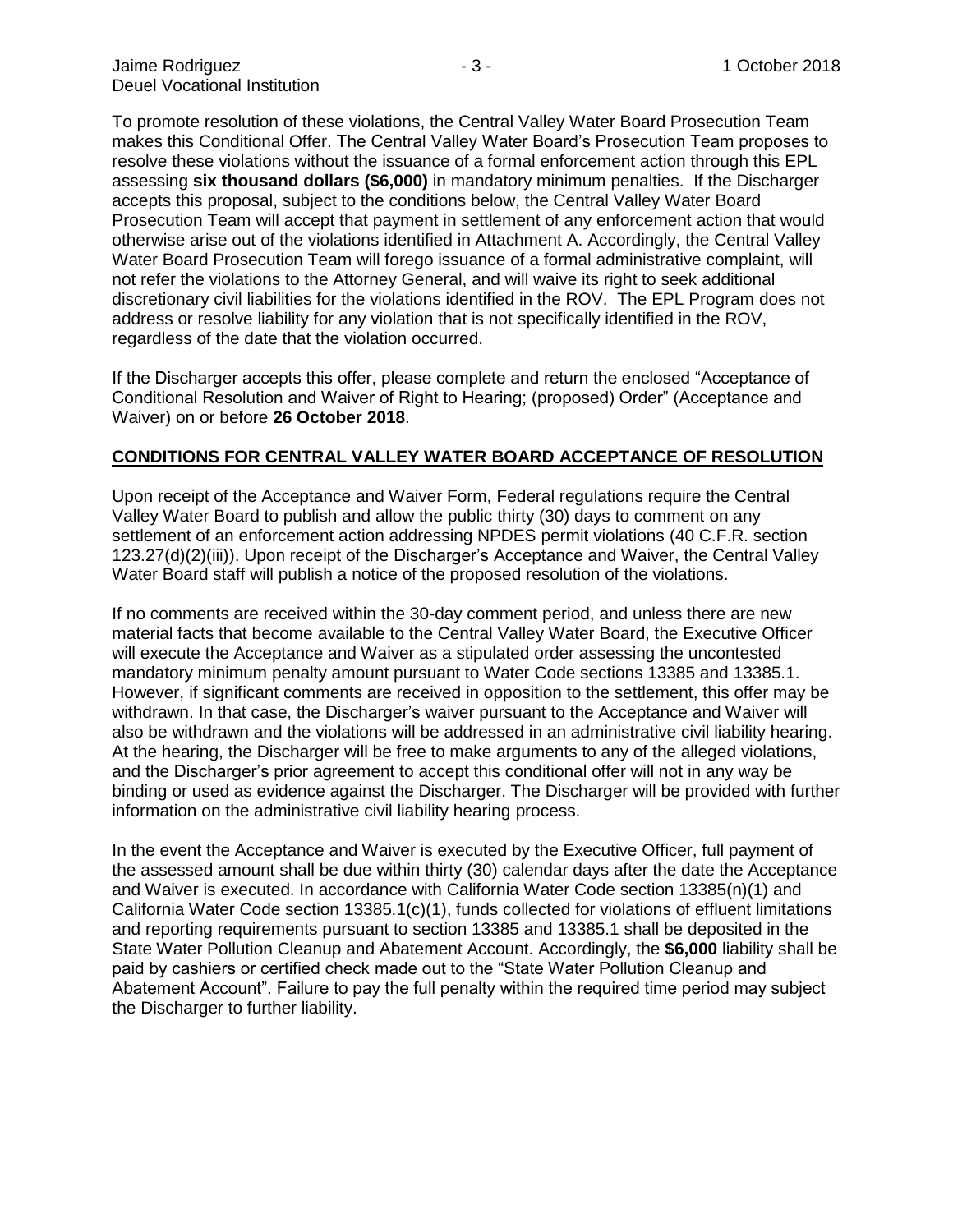If you have any questions or comments regarding this Settlement Offer, please contact Kim Sellards at (916) 464-4835 or Kim.Sellards@waterboards.ca.gov.

Original Signed by

ANDREW ALTEVOGT Assistant Executive Officer

#### Enclosures (2): Record of Violations Acceptance of Conditional Resolution and Waiver of Right to Hearing

cc : Kenneth Greenberg, USEPA, Region 9, San Francisco David Boyers, Office of Enforcement, SWRCB, Sacramento Patrick Pulupa, Central Valley Water Board Advisory Team, Rancho Cordova Jessica Jahr, Office of Chief Counsel, SWRCB, Sacramento Adam Laputz, Central Valley Water Board Advisory Team, Sacramento. San Joaquin County Environmental Health, Stockton, CA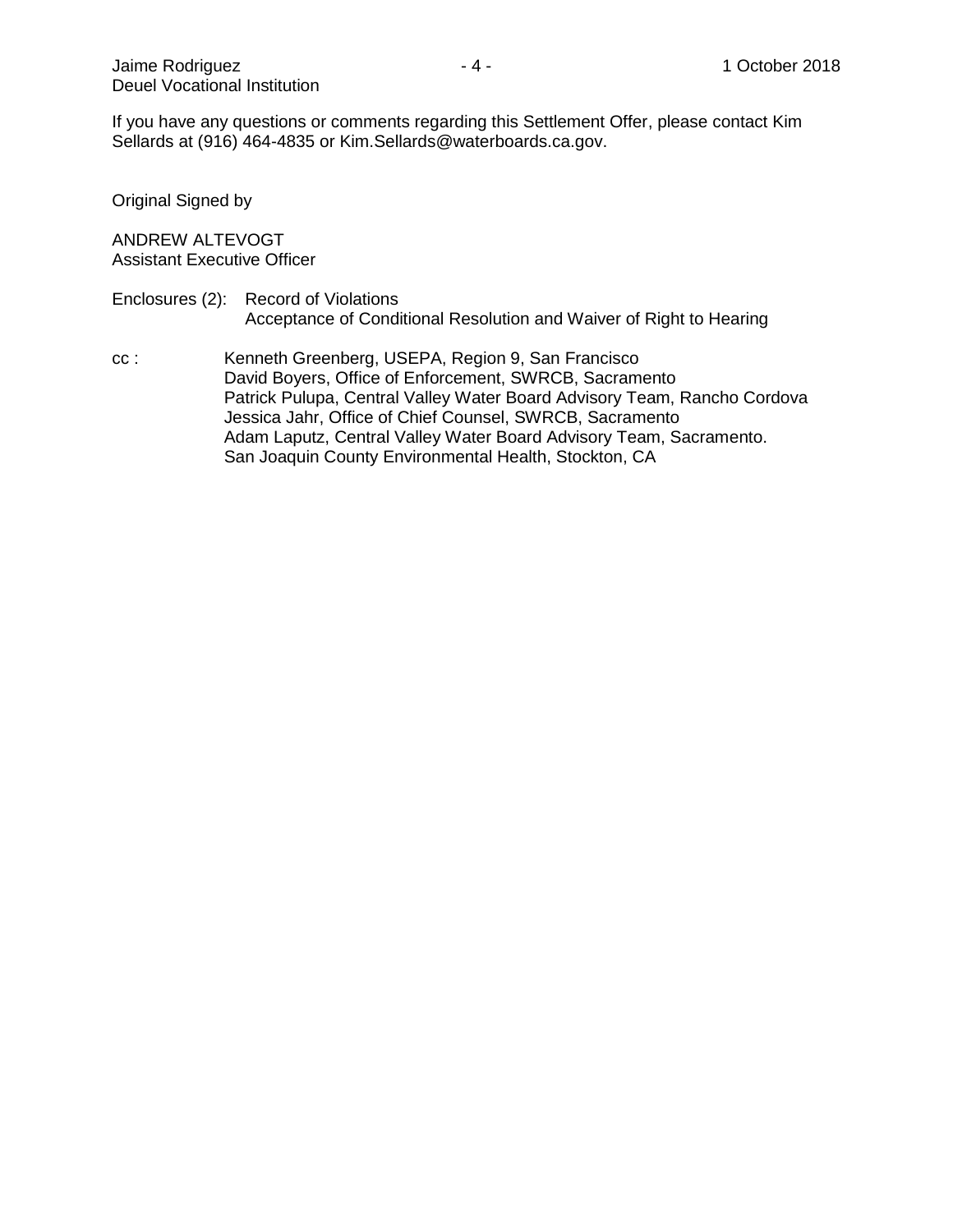## **ACCEPTANCE OF CONDITIONAL RESOLUTION AND WAIVER OF RIGHT TO HEARING; (proposed) ORDER**

California Department of Corrections and Rehabilitation EPL No. R5-2018-0525

By signing below and returning this Acceptance of Conditional Resolution and Waiver of Right to Hearing (Acceptance and Waiver) to the Central Valley Regional Water Quality Control Board (Central Valley Water Board), the California Department of Corrections and Rehabilitation (Discharger) hereby accepts the "Offer to Participate in Expedited Payment Letter Program" and waives the right to a hearing before the Central Valley Water Board to dispute the allegations of violations described in the Record of Violations (ROV), which is attached hereto as Attachment A and incorporated herein by reference.

The Discharger agrees that the ROV shall serve as a complaint pursuant to Article 2.5 of the California Water Code and that no separate complaint is required for the Central Valley Water Board to assert jurisdiction over the alleged violations through its Chief Prosecutor. The Discharger agrees to pay the penalties required by California Water Code section 13385, in the sum of \$6,000 (Expedited Payment Amount), which shall be deemed payment in full of any civil liability pursuant to Water Code sections 13385 and 13385.1 that otherwise might be assessed for the violations described in the ROV. The Discharger understands that this Acceptance and Waiver waives its right to contest the allegations in the ROV and the amount of civil liability for such violations.

The Discharger understands that this Acceptance and Waiver does not address or resolve liability for any violation that is not specifically identified in the ROV.

Upon execution by the Discharger, the completed Acceptance and Waiver shall be returned to:

Kim Sellards, Supervisor for Compliance and Enforcement Section 11020 Sun Center Drive, Suite 200 Rancho Cordova, CA 95670 Phone: (916) 464-4835 [Kim.Sellards@waterboards.ca.gov](mailto:Kim.Sellards@waterboards.ca.gov)

The Discharger understands that federal regulations set forth at title 40, Code of Federal Regulations, section 123.27(d)(2)(iii) require the Central Valley Water Board to publish notice of and provide at least thirty (30) days for public comment on any proposed resolution of an enforcement action addressing NPDES permit violations. Accordingly, this Acceptance and Waiver, prior to execution by the Central Valley Water Board Executive Officer, will be published as required by law for public comment.

If no comments are received within the notice period that causes the Central Valley Water Board Executive Officer to question the Expedited Payment Amount, the Central Valley Water Board Executive Officer will execute the Acceptance and Waiver.

The Discharger understands that if significant comments are received in opposition to the Expedited Payment Amount, the offer on behalf of the Central Valley Water Board to resolve the violations set forth in the ROV may be withdrawn. In that circumstance, the Discharger will be advised of the withdrawal and an administrative civil liability complaint may be issued and the matter may be set for a hearing before the Central Valley Water Board. For such a liability hearing,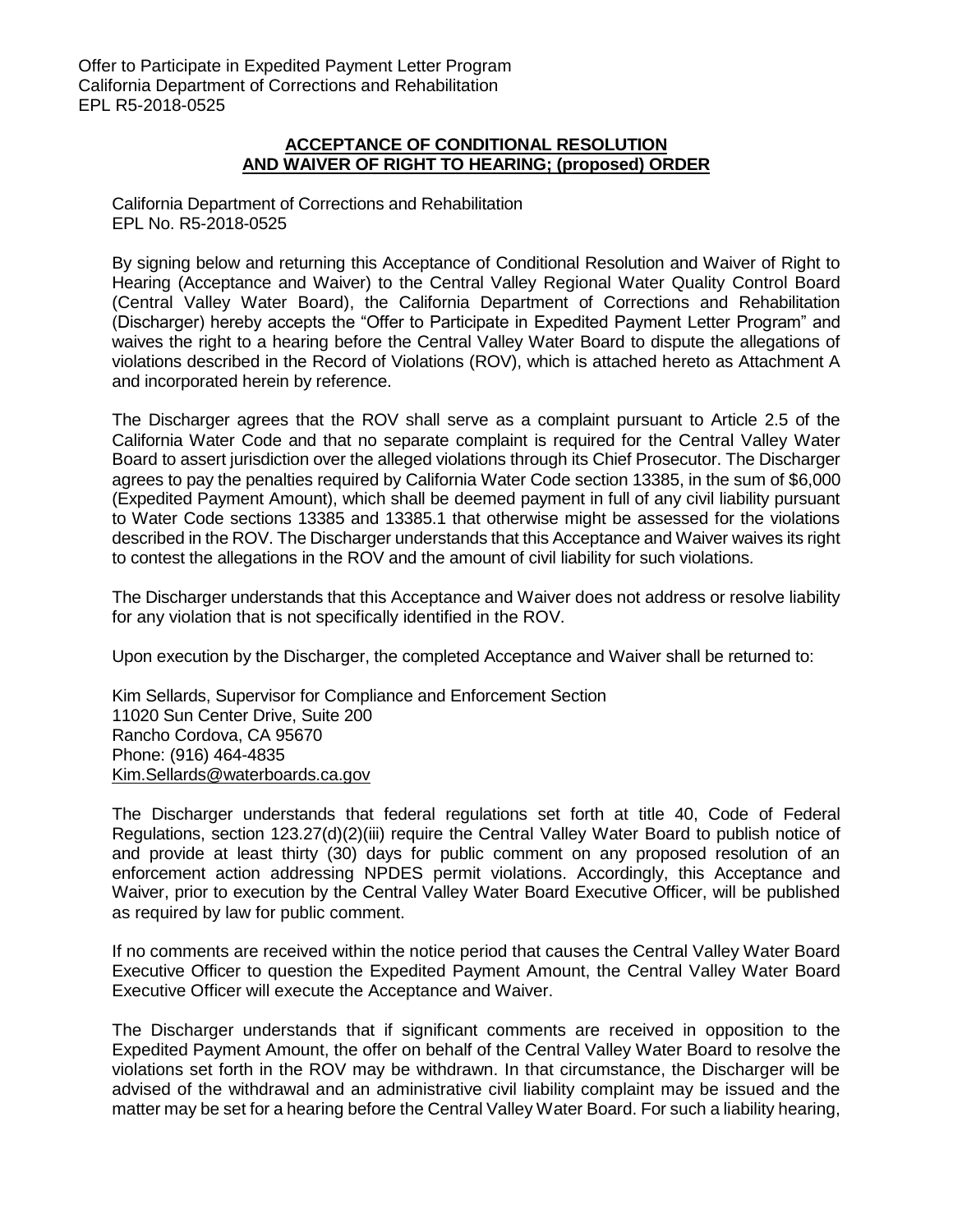Offer to Participate in Expedited Payment Letter Program California Department of Corrections and Rehabilitation EPL R5-2018-0525

the Discharger understands that this Acceptance and Waiver executed by the Discharger will be treated as a settlement communication and will not be used as evidence in that hearing.

The Discharger further understands that once the Acceptance and Waiver is executed by the Central Valley Water Board Executive Officer, the full payment required by the deadline set forth below is a condition of this Acceptance and Waiver. In accordance with California Water Code section 13385(n)(1) and California Water Code section 13385.1(c)(1), funds collected for violations of effluent limitations and reporting requirements pursuant to sections 13385 and 13385.1 shall be deposited in the State Water Pollution Cleanup and Abatement Account. Accordingly, the **\$6,000** liability shall be paid by a cashiers or certified check made out to the "State Water Pollution Cleanup and Abatement Account". The payment must be submitted to the State Water Resources Control Board no later than thirty (30) calendar days after the date the Acceptance and Waiver is executed by the Central Valley Water Board Executive Officer.

Please mail the check to:

State Water Resources Control Board, Accounting Office Attn: EPL R5-2018-0525 Payment PO Box 1888 Sacramento, California, 95812-1888

I hereby affirm that I am duly authorized to act on behalf of and to bind the Discharger in the making and giving of this Acceptance and Waiver.

California Department of Corrections and Rehabilitation

By: Original signed by 30 October 2018 Signed Name Date **Date** 

Robert W. Thomas **Associate Warden** Printed or Typed Name Title

IT IS SO ORDERED PURSUANT TO CALIFORNIA WATER CODE SECTION 13385

By: Original signed by 4 December 2018 Patrick Pulupa Date Executive Officer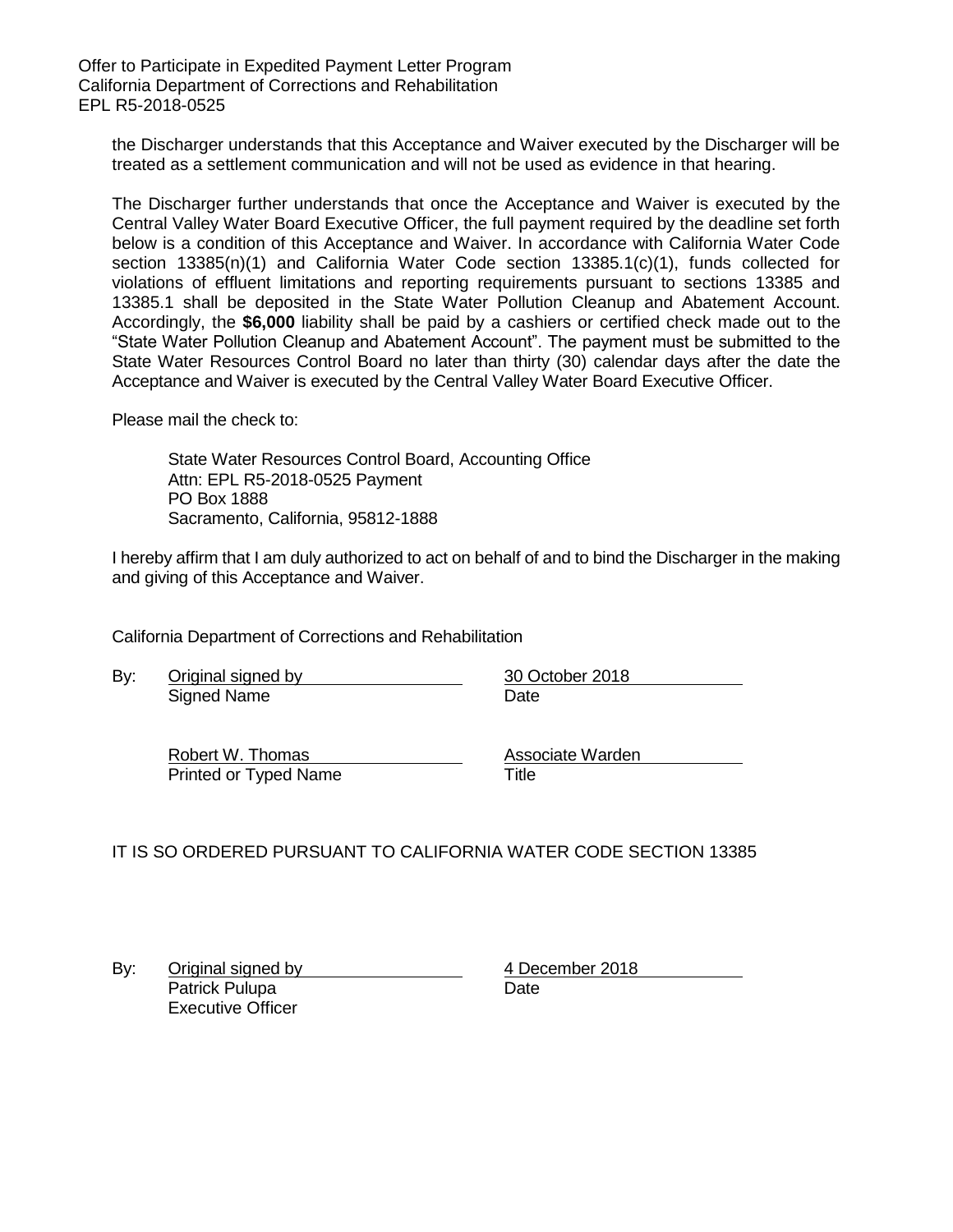## **ATTACHMENT A TO SETTLEMENT OFFER NO. R5-2018-0525 Record of Violations Subject to Mandatory Minimum Penalty**

#### **California Department of Correction and Rehabilitation Deuel Vocational Institution Wastewater Treatment Facility**

RECORD OF VIOLATIONS (1 January 2018– 30 June 2018) MANDATORY PENALTIES (Data reported under Monitoring and Reporting Program R5-2014-0014-01)

The following table lists the alleged violations subject to mandatory minimum penalties (MMPs), pursuant to Water Code section 13385(h) and (i).

|  |  |  | Table A. Violations subject to Mandatory Penalties |
|--|--|--|----------------------------------------------------|
|--|--|--|----------------------------------------------------|

|         | Date          | Parameter                 | <b>Units</b>              | Limit | Measured | Period                     | <b>Violation</b><br>Type <del>I</del> | MMP Type              | <b>CIWQS</b> |
|---------|---------------|---------------------------|---------------------------|-------|----------|----------------------------|---------------------------------------|-----------------------|--------------|
|         | 14-Nov-17     |                           | Total Coliform MPN/100 mL | 2.2   | 4.5      | 7-Day Median               | <b>OEV</b>                            | NCHRON 1036145        |              |
|         | 12-Dec-17     | Total Coliform MPN/100mL  |                           | 240   | 280      | <240 at any time           | <b>OEV</b>                            | NCHRON 1038347        |              |
| $\star$ | 12-Dec-17     |                           | Total Coliform MPN/100 mL | 2.2   | 280      | 7-Day Median               | <b>OEV</b>                            | NCHRON 1039346        |              |
|         | 10-Jan-18     |                           | Total Coliform MPN/100 mL | 2.2   | 13       | 7-Day Median               | <b>OEV</b>                            | NCHRON 1039379        |              |
| 2       | 12-Jun-18 $1$ | Total Coliform MPN/100 mL |                           | 23    | 40       | > once in 30-day<br>period | <b>OEV</b>                            | <b>NCHRON</b> 1046055 |              |

ƚ See Table B for a list of violation type definitions.

Supporting violations addressed in ACLC R5-2018-0503.

1. The First excursion occurred on 29 May 2018 with a reported result of 49 MPN/100mL at the old sampling point.

## **EXPEDITED PAYMENT AMOUNT VIOLATIONS SUMMARY**

| <b>VIOLATIONS AS OF:</b>                    | 6/30/2018 |
|---------------------------------------------|-----------|
| <b>Group I Serious Violations:</b>          |           |
| <b>Group II Serious Violations:</b>         | O         |
| Non-Serious Violations Not Subject to MMPs: |           |
| Non-Serious Violations Subject to MMPs:     |           |
| <b>Total Violations Subject to MMPs:</b>    |           |

### **Mandatory Minimum Penalty Amount for Effluent Limit Violations**

2 Non-Serious Violations subject to MMPs x \$3,000 per Violation = \$6,000

## **Total Expedited Mandatory Minimum Penalty = \$6,000**

### **Table B. Violation Type Definitions**

| <b>Abbreviation</b> | <b>Description</b>                                                                         |  |
|---------------------|--------------------------------------------------------------------------------------------|--|
| CAT <sub>1</sub>    | Violation of effluent limitation for Group I pollutant.                                    |  |
| CAT <sub>2</sub>    | Violation of effluent limitation for Group II pollutant                                    |  |
| <b>CHRON</b>        | Chronic violation as defined by Water Code section 13385 (i). Any non-serious              |  |
|                     | violation that falls within a 180-day period with three preceding violations. Thus, the    |  |
|                     | fourth non-serious violation that occurs within a 180-day period is subject to MMPs.       |  |
| <b>CIWQS</b>        | California Integrated Water Quality System database.                                       |  |
|                     | https://www.waterboards.ca.gov/water_issues/programs/ciwqs/                                |  |
| <b>CTOX</b>         | Violation of chronic toxicity effluent limitation.                                         |  |
| <b>DREP</b>         | Deficient reporting violation. This will only result in MMPs if the report is so deficient |  |
|                     | as to make determination of compliance impossible for the reporting period.                |  |
| LREP                | Late Reporting violation. Every 30-Days a report is late counts as one serious late        |  |
|                     | reporting violation subject to MMPs.                                                       |  |
| Measured            | Reported value for the monitoring period by the Discharger.                                |  |